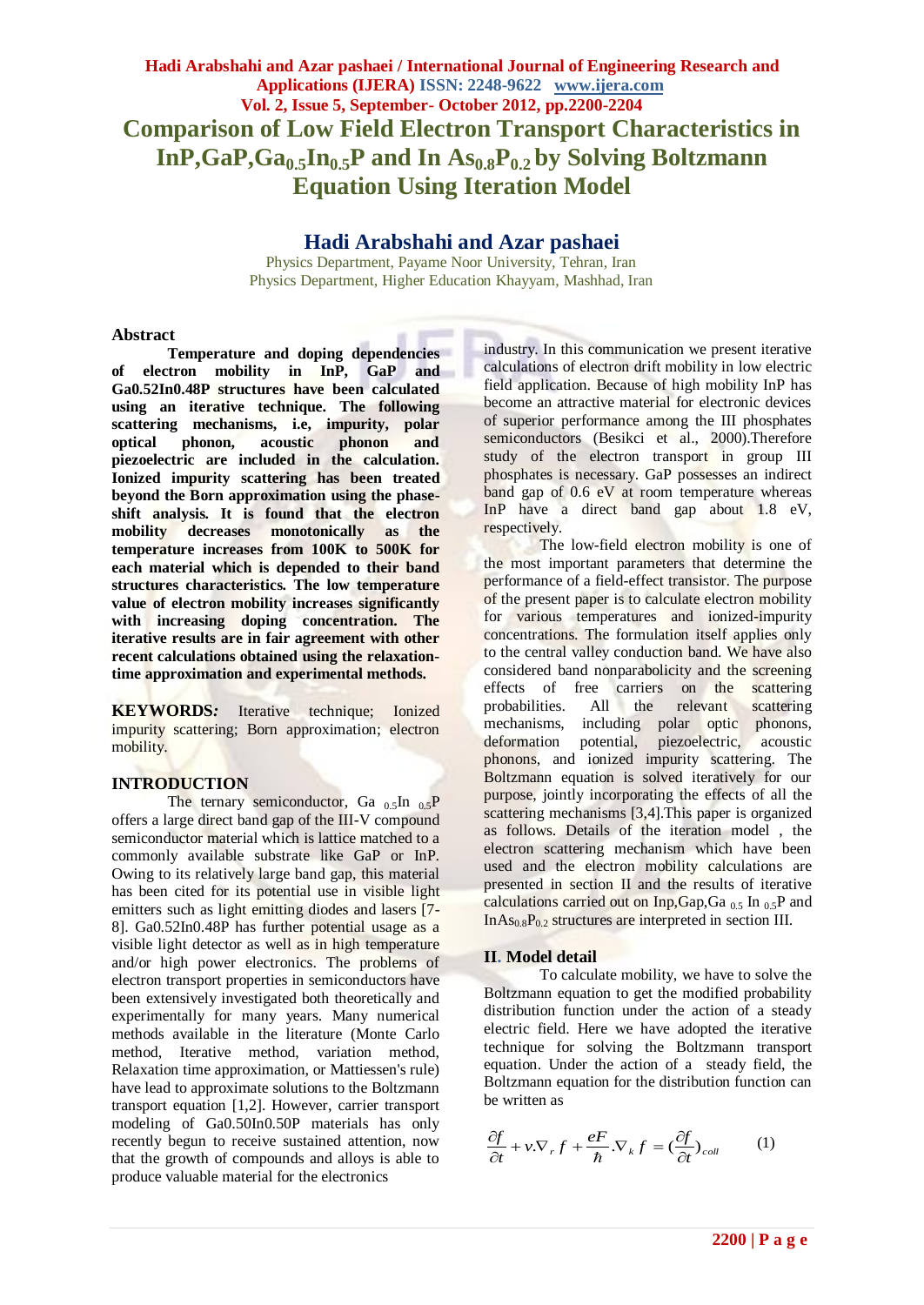## **Hadi Arabshahi and Azar pashaei / International Journal of Engineering Research and Applications (IJERA) ISSN: 2248-9622 www.ijera.com Vol. 2, Issue 5, September- October 2012, pp.2200-2204**

Where  $(\partial f / \partial t)_{coll}$  represents the change of distribution function due to the electron scattering. In the steady-state and under application of a uniform electric field the Boltzmann equation can be written as

$$
\frac{eF}{\hbar}.\nabla_{k}f=(\frac{\partial f}{\partial t})_{coll}
$$

Consider electrons in an isotropic, nonparabolic conduction band whose equilibrium Fermi distribution function is  $f_0(k)$  in the absence of electric field. Note the equilibrium distribution  $f_0(k)$ is isotropic in k space but is perturbed when an electric field is applied. If the electric field is small, we can treat the change from the equilibrium distribution function as a perturbation which is first order in the electric field. The distribution in the presence of a sufficiently small field can be written quite generally as

$$
f(k) = f_0(k) + f_1(k)\cos\theta \tag{3}
$$

Where  $\theta$  is the angle between k and F and f<sub>1</sub>(k) is an isotropic function of k, which is proportional to the magnitude of the electric field. f(k) satisfies the Boltzmann equation 2 and it follows that:

$$
\frac{eF}{\hbar} \frac{\partial f_0}{\partial t} = \sum_{i} \left\{ \int \cos \varphi f'_i \left[ S'_i (1 - f_0) + S_i f_0 \right] d^3k - f_1 f \left[ S_i (1 - f'_0) + S'_i f'_0 \right] d^3k \right\} \tag{4}
$$

**All Advertising Contracts** 

In general there will be both elastic and inelastic scattering processes. For example impurity scattering is elastic and acoustic and piezoelectric scattering are elastic to a good approximation at room temperature. However, polar and non-polar optical phonon scattering are inelastic. Labeling the elastic and inelastic scattering rates with subscripts el and inel respectively and recognizing that, for any process i,  $s_{\text{eli}}(k, k) = s_{\text{eli}}(k, k')$  equation 4 can be written as

$$
f_1(k) = \frac{-eF}{\sum f_1(k)} \frac{\partial f_0}{\partial k} + \sum \int f_1' \cos \phi \left[ S'_{inel}(1 - f_0) + S_{inel} f_0 \right] d^3 k'}{\sum \int (1 - \cos \phi) S_{el} d^3 k' + \sum \int [S_{inel}(1 - f_0) + S'_{inel} f_0'] d^3 k'} \tag{5}
$$

Note the first term in the denominator is simply the momentum relaxation rate for elastic scattering. Equation 5 may be solved iteratively by the relation

$$
f_{1n}(k) = \frac{-eF}{\frac{\hbar}{\Delta k} + \sum \int f'_1 \cos\phi \left[ n - 1 \right] \left[ S'_{inel} (1 - f_0) + S_{inel} f_0 \right] d^3 k'}{\sum \int (1 - \cos\phi) S_{el} d^3 k' + \sum \int [S_{inel} (1 - f_0) + S'_{inel} f'_0] d^3 k'} \tag{6}
$$

Where  $f_{ln}(k)$  is the perturbation to the distribution function after the n-th iteration. It is interesting to note that if the initial distribution is chosen to be the equilibrium distribution, for which  $f_1$  (k) is equal to zero, we get the relaxation time approximation result after the first iteration. We have found that convergence can normally be achieved after only a few iterations for small electric fields. Once  $f_1(k)$  has been evaluated to the required accuracy, it is possible to calculate quantities such as the drift mobility  $\square \square$ , which is given in terms of spherical coordinates by

$$
\mu = \frac{\hbar}{3m^*F} \frac{\int_{0}^{\infty} (k^3 / 1 + 2\alpha F) f_1 d^3 k}{\int_{0}^{\infty} k^2 f_0 d^3 k}
$$
 (7)

Here, we have calculated low field drift mobility in III-V structures using the iterative technique. In the following sections electron-phonon and electron-impurity scattering mechanisms will be discussed.

Deformation potential scattering The acoustic modes modulate the inter atomic spacing. Consequently, the position of the conduction and valence band edges and the energy band gap will vary with position because of the sensitivity of the band structure to the lattice spacing. The energy change of a band edge due to this mechanism is defined by a deformation potential and the resultant scattering of carriers is called deformation potential scattering. The energy range involved in the case of scattering by acoustic phonons is from zero to 2vk  $\hbar$  , where v is the velocity of sound, since momentum conservation restricts the change of phonon wave vector to between zero and 2k, where k is the electron wave vector. Typically, the average value of k is of the order of  $10^7$  cm<sup>-1</sup> and the velocity of sound in the medium is of the order of  $10^5$  cms<sup>-1</sup> . Hence,  $2vk \hbar \sim 1$  meV, which is small compared to the thermal energy at room temperature. Therefore, the deformation potential scattering by acoustic modes can be considered as an elastic process except at very low temperature. The deformation potential scattering rate with either phonon emission or absorption for an electron of energy E in a non-parabolic band is given by Fermi's golden rule as [3,5]

$$
R_{de} = \frac{\sqrt{2}D^2_{ac} (m_t^{*2}m_l^{*})^{1/2} K_B T}{\pi \rho v^2 \hbar^4} \frac{\sqrt{E(1+\alpha E)}}{E(1+2\alpha E)}
$$
  
(1+\alpha E)^2 + 1/3( $\alpha E$ )<sup>2</sup>]  
(8)

Where  $D_{ac}$  is the acoustic deformation potential,  $\rho$  is the material density and  $\alpha$  is the nonparabolicity coefficient. The formula clearly shows that the acoustic scattering increases with temperature

Piezoelectric scattering

The second type of electron scattering by acoustic modes occurs when the displacements of the atoms create an electric field through the piezoelectric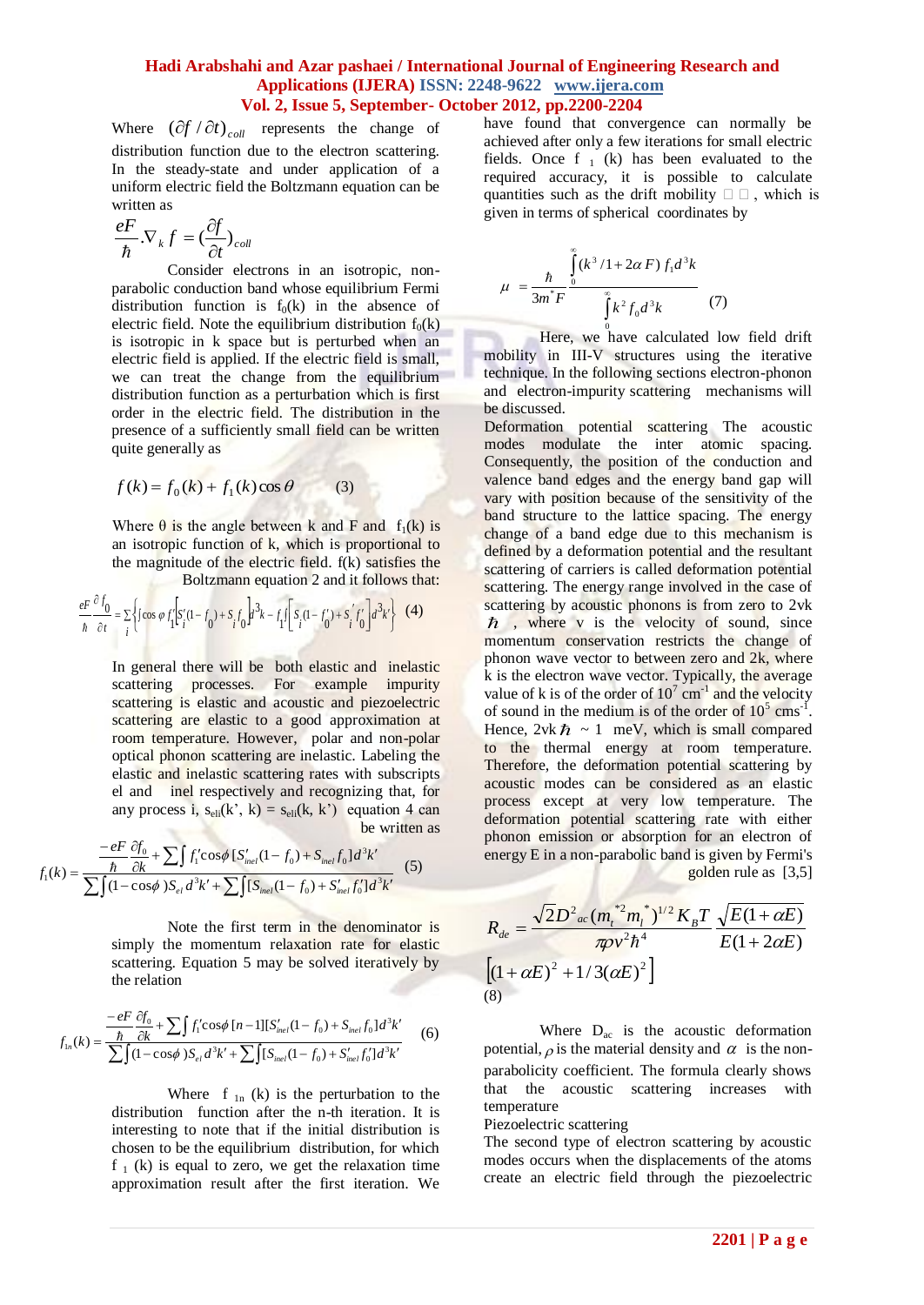### **Hadi Arabshahi and Azar pashaei / International Journal of Engineering Research and Applications (IJERA) ISSN: 2248-9622 www.ijera.com Vol. 2, Issue 5, September- October 2012, pp.2200-2204**

effect. The piezoelectric scattering rate for an electron of energy E in an isotropic, parabolic band has been discussed by Ridley [4] .

The expression for the scattering rate of an electron in a non-parabolic band structure retaining only the important terms can be written as [3,5]:

$$
R_{pz}(k) = \frac{e^2 K_B T K_{av}^2 \sqrt{m^*}}{2\sqrt{2}\pi \hbar^2 \varepsilon_s} \gamma^{-1/2} (1 + 2\alpha \varepsilon)
$$

$$
\left[ (1 + \alpha \varepsilon)^2 + \frac{1}{3} (\alpha \varepsilon)^2 \right]
$$
(9)

# Where  $\varepsilon$ <sub>s</sub> is the relative dielectric constant

of the material and  $K_{av}$  is the dimensionless so called average electromechanical coupling constant . Polar optical phonon scattering

The dipolar electric field arising from the opposite displacement of the negatively and positively charged atoms provides a coupling between the electrons and the lattice which results in electron scattering. This type of scattering is called polar optical phonon scattering and at room temperature is generally the most important scattering mechanism for electrons in III-V .The scattering rate due to this process for an electron of energy E in an isotropic, non-parabolic band is [3,5]

$$
R_{po}(\vec{k}) = \frac{e^2 \sqrt{2m^*} \omega_{po}}{8\pi \epsilon_b \hbar} \left(\frac{1}{\epsilon_{\infty}} - \frac{1}{\epsilon_{\infty}}\right) \frac{(1 + 2\alpha E)}{\sqrt{\gamma(E)}} \qquad (10)
$$

$$
F_{po}(E, E') \{N_{op}, N_{op} + 1\}
$$

Where  $E = E^{\perp} \sim_{\text{po}}$  is the final state energy phonon absorption (upper case) and emission (lower case) and Nop is the phonon occupation number and the upper and lower cases refer to absorption and emission, respectively. For small electric fields, the phonon population will be very close to equilibrium so that the average number of phonons is given by the Bose- Einstein distribution. Impurity scattering

This scattering process arises as a result of the presence of impurities in a semiconductor. The substitution of an impurity atom on a lattice site will perturb the periodic crystal potential and result in scattering of an electron. Since the mass of the impurity greatly exceeds that of an electron and the impurity is bonded to neighboring atoms, this scattering is very close to being elastic. Ionized impurity scattering is dominant at low temperatures because, as the thermal velocity of the electrons decreases, the effect of long-range Coulombic interactions on their motion is increased. The electron scattering by ionized impurity centers has been discussed by Brooks Herring [6] who included the modification of the Coulomb potential due to free carrier screening. The screened Coulomb potential is written as

$$
V(r) = \frac{e^2}{4\pi \varepsilon_0 \varepsilon_s} \frac{\exp(-q_0 r)}{r}
$$
 (11)

Where  $\varepsilon$ <sub>s</sub> is the relative dielectric constant of the material and  $q_0$  is the inverse screening length, which under no degenerate conditions is given by

$$
q_0^2 = \frac{ne^2}{\varepsilon_0 \varepsilon_s K_B T} \tag{12}
$$

Where n is the electron density. The scattering rate for an isotropic, nonparabolic band structure is given by  $[3,5]$ 

$$
R_{im} = \frac{N_i e^4 (1 + 2\alpha E)}{32\sqrt{2m^*} \pi \varepsilon_s^2 (\gamma(E))^{3/2}} \left[ Ln(1+b) - \frac{b}{1+b} \right] \quad (13)
$$

$$
b = \frac{8m^* \ \gamma(E)}{\hbar^2 q_0^2} \tag{14}
$$

Where  $N_i$  is the impurity concentration.

#### **III. RESULTS**

We have performed a series of low-field electron mobility calculations for Inp,Gap,Ga  $_{0.5}$ In  $0.5P$  and InAs<sub>0.8</sub>P<sub>0.2</sub> materials. Low-field motilities have been derived using iteration method. The electron mobility is a function of temperature and electron concentration.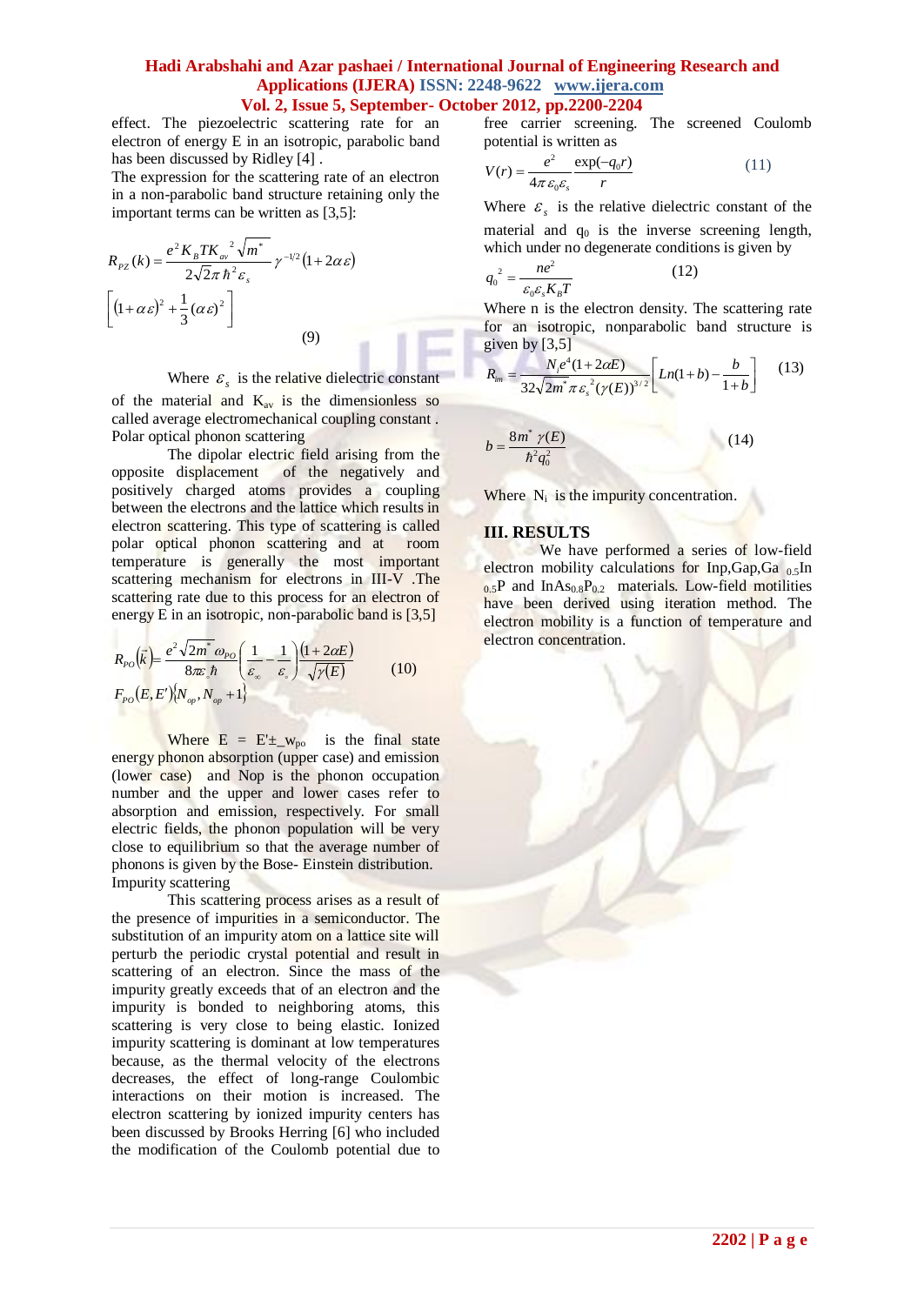|                                                        | GaP              | InP   | Ga $_{0.5}$ In $_{0.5}$ P | $InAs_{0.8}P_{0.2}$ |
|--------------------------------------------------------|------------------|-------|---------------------------|---------------------|
| $m^*$                                                  | 0.3 <sub>m</sub> | 0.073 | 0.105                     | 0.036               |
| Nonparabolicity(ev)                                    | 0.2              | 0.7   | 0.45                      | 2.26                |
| Density $\rho(\text{gr cm--3})$                        | 4.138            | 4.810 | 4.470                     | 5.496               |
| Longitudinal<br>sound<br>velocity vs $(10^{5}$ cms--1) | 5.850            | 5.3   | 4.33                      | 4.484               |
| Low-frequency<br>dielectric constant $\varepsilon$ 0   | 11.1             | 12.4  | 11.75                     | 14.16               |
| High-frequency<br>dielectric constant ε∞               | 9.11             | 9.55  | 9.34                      | 11.71               |
| Polar optical<br>phonon<br>energy $(eV)$               | 0.051            | 0.06  | 0.045                     | 0.024               |
| deformation<br>Acoustic<br>potential $D(eV)$           | 3.1              | 8.3   | 7.2                       | 5.58                |

| Hadi Arabshahi and Azar pashaei / International Journal of Engineering Research and |  |
|-------------------------------------------------------------------------------------|--|
| Applications (IJERA) ISSN: 2248-9622 www.ijera.com                                  |  |
| Vol. 2, Issue 5, September- October 2012, pp.2200-2204                              |  |

Figures 1 shows the comparison the electron mobility depends on the Temperature at the different electron concentration in bulk Gap,GaAs,InP and InAs materials. Figure 1 shows that electrons mobility at the definite temperature 300 k for the Inp semiconductors is gained about 11606  $\text{cm}^2\text{v}^1\text{s}^1$  and for Gap, Ga 0.5In 0.5P and InAs<sub>0.8</sub>P<sub>0.2</sub> about 5020,8960 and 26131 cm<sup>2</sup>v<sup>-1</sup>s<sup>-1</sup>. Also electrons mobility decrease quickly by temperature increasing from 200 to 500 K for all the different electron concentrations because temperature increasing causes increase of phonons energy too. So it causes a strong interaction between electrons and these phonons that its result is increase of electrons scattering rate and finally decrease of electrons mobility. Our calculation results show that the electron mobility InAs  $_{0.8}P_{0.2}$ is more than 3other materials this increasing is because of small effective mass.



Fig 1. Changes the electron mobility Function in terms of temperature in bulk Inp, Gap, Ga<sub>0.5</sub>In  $_0$ <sub>5</sub>P

and In $As_{0.8}P_{0.2}$  at the electron concentration  $10^{16}$ (cm-3).

Figure 2 shows the calculated variation of the electron drift mobility as a function of free electron concentration for all crystal structures at room temperature. The mobility does not vary monotonically between free electron concentrations of  $10^{16}$  cm-3 and  $10^{18}$  cm-3.Our calculation results show that the electron mobility InAs  $_{0.8}P_{0.2}$  is



Fig 2. Changes the electron mobility Function in terms of room temperature in bulk Inp, Gap, Ga  $_0$ , In  $_{0.5}P$  and InAs<sub>0.8</sub>P<sub>0.2</sub> at the different electron concentration.